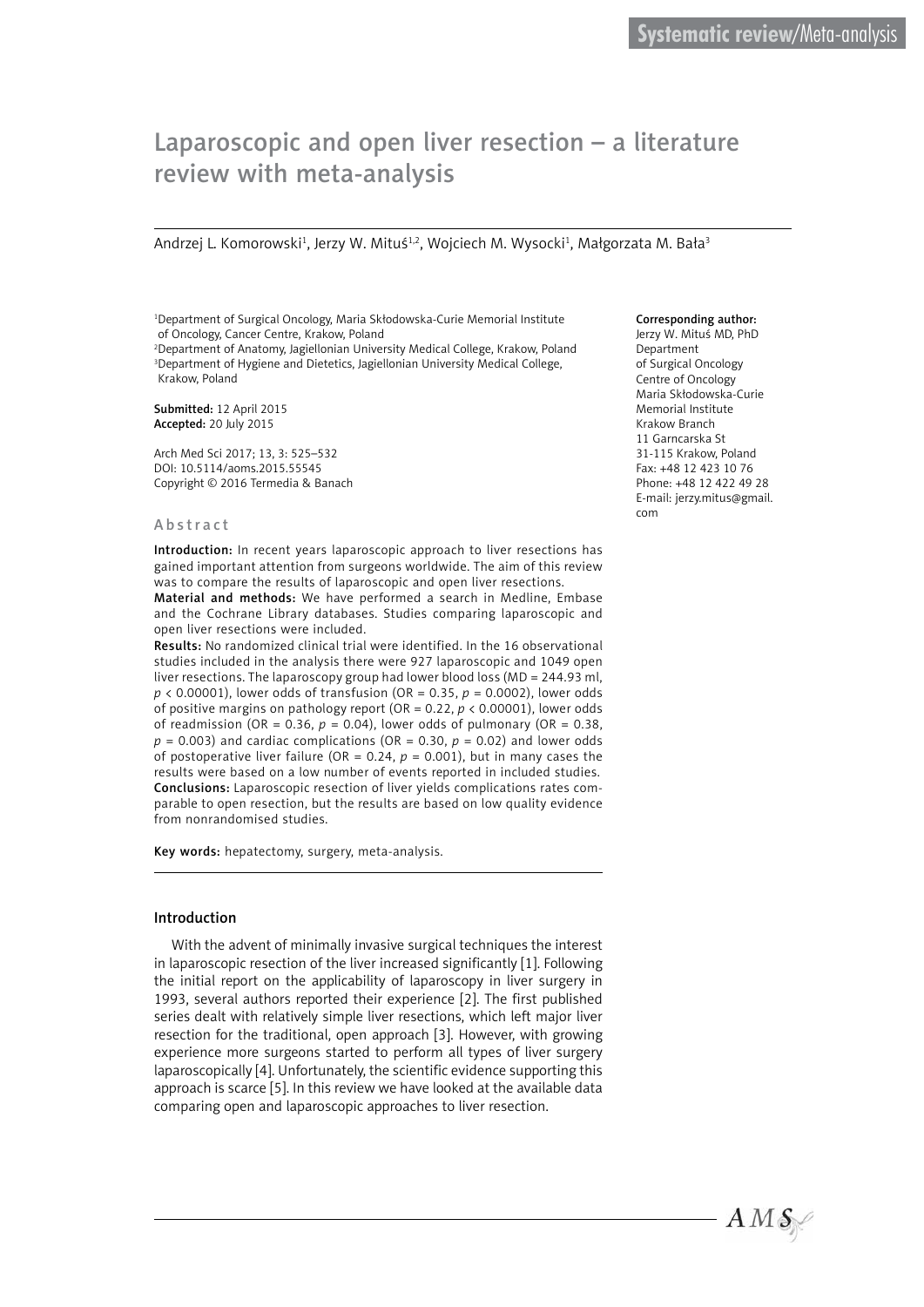#### Material and methods

# Literature search strategies

A literature search was conducted using Medline, Embase and the Cochrane Library from the inception to February 2014. Search terms were "liver" AND "laparoscopy". All papers with English abstracts were evaluated by two authors (ALK and WMW). Relevant journals that were not well abstracted were hand-searched for full text articles and retrieved as appropriate. Overlapping search results from different databases were excluded.

# Inclusion criteria and definitions

Articles were included if the English abstract contained information on comparison of the frequency of complications of open and laparoscopic liver resection, regardless of the underlying disease or study design. Randomized clinical trials, clinical controlled trials and observational studies with a control group were all considered eligible for this review.

We excluded studies evaluating techniques other than conventional laparoscopy (i.e. hand-assisted laparoscopy, robotic surgery), studies on pyogenic abscess, hydatid cyst, cystic disease and hepatolithiasis management and studies evaluating living donor hepatectomy. In order to limit our review to studies performed by highly experienced teams, we also excluded all observational studies with less than 30 patients in any of the

study arms. The odds of postoperative surgical and general complications as well as oncologic results (if applicable) were compared between open and laparoscopy groups.

## Statistical analysis

Binary data (odds ratio) on complications were pooled using the Mantel-Haenszel method fixed or random effect model (in the case of unexplained moderate heterogeneity) or Peto fixed methods (in the case of event rates below 1%) [6– 8]. Continuous data (means with SD) were pooled using inverse variance random effects models and in cases of missing SD they were calculated (whenever possible) using the range rule. The meta-analysis was performed using the Review Manager (RevMan) computer program, version 5.2 (Copenhagen: The Nordic Cochrane Centre, The Cochrane Collaboration, 2012).

The main results are presented in the form of forest plots. For each study odds ratios with 95% CI are presented. The horizontal line represents 95% CI and the effects estimates are presented as black squares. The size of those squares represents the weight that the study has in the overall effect estimate. The pooled odds ratio with its 95% CI is displayed as a diamond at the bottom of the figure. For each meta-analysis the number of studies for which results for reported outcomes were available is summarized in Table I.

Table I. Results of meta-analyses with number of included studies and patients with events\*

| Endpoint                            | No. of<br>studies | No. of patients with<br>events lap/open | Result (odds ratio)/mean<br>difference (95% CI) | Heterogeneity (%) |
|-------------------------------------|-------------------|-----------------------------------------|-------------------------------------------------|-------------------|
| Blood loss [ml]                     | 7                 | NA                                      | $-244.93$ ( $-300.37, -189.5$ )                 | 25                |
| Blood transfusion                   | 12                | 43/155                                  | 0.35(0.2, 0.61)                                 | 43                |
| Postoperative bleeding              | $\overline{4}$    | 1/9                                     | 0.33(0.08, 1.33)                                | $\Omega$          |
| Operative time [min]                | 7                 | <b>NA</b>                               | $-3.75$ $(-16.56, 9.07)$                        | 25                |
| Positive resection margin           | 8                 | 11/72                                   | 0.22(0.12, 0.43)                                | $\Omega$          |
| Bile leak                           | 9                 | 8/16                                    | 0.51(0.22, 1.22)                                | 40                |
| Intraabdominal abscess<br>formation | 5                 | 5/9                                     | 1.00(0.32, 3.16)                                | $\mathbf 0$       |
| Postoperative ascites               | 8                 | 8/25                                    | 0.39(0.14, 1.07)                                | 19                |
| Reoperations                        | $\overline{2}$    | 2/4                                     | 0.77(0.14, 4.11)                                | $\Omega$          |
| Local recurrence                    | 5                 | 56/92                                   | 0.89(0.58, 1.37)                                | $\mathbf 0$       |
| Readmissions                        | 3                 | 4/13                                    | 0.36(0.13, 0.97)                                | $\Omega$          |
| Pulmonary complications             | 11                | 11/49                                   | 0.38(0.2, 0.72)                                 | $\Omega$          |
| Cardiac complications               | 6                 | 2/16                                    | 0.30(0.11, 0.83)                                | $\mathbf 0$       |
| Risk of liver failure               | 6                 | 5/26                                    | 0.24(0.10, 0.58)                                | $\mathbf 0$       |

*\*Since the results for some complications in the Belli study were only reported for the laparoscopy group, the study was excluded from the analysis of the following complications: ascites, postoperative bleeding, pulmonary and cardiac complications, bile leak, intraabdominal abscess.*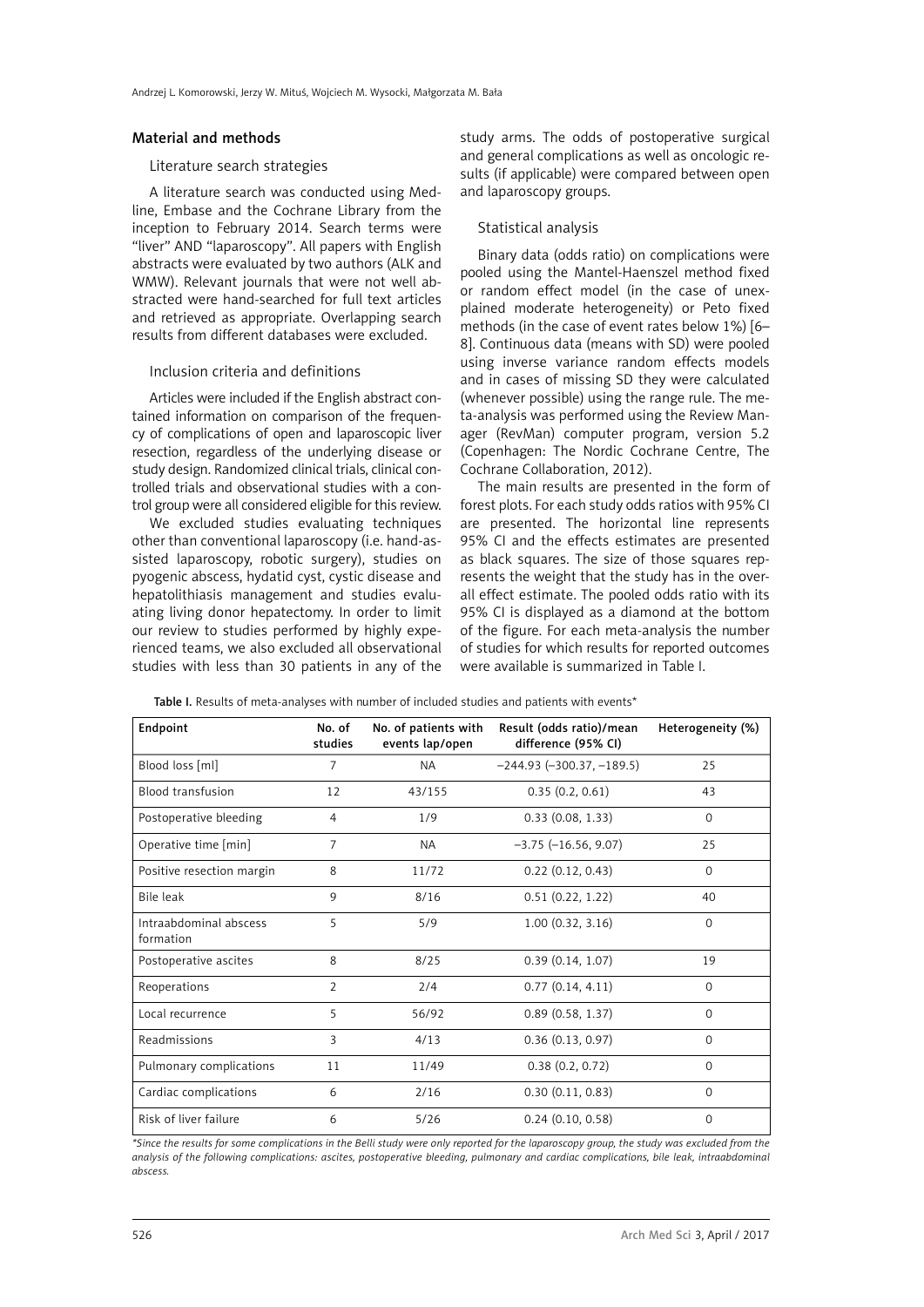Heterogeneity between the studies was calculated using the  $I^2$  test, and it was defined as low if  $I^2$ was below 30%, moderate if *I* 2 was up to 50%, and substantial if  $l^2$  was above 50% [9]. Heterogeneity between the studies was explored. In case of substantial heterogeneity study results were not pooled.

# Results

The first search resulted in 489 abstracts. All were revised by two authors (ALK and WMW) for the inclusion criteria. At this stage 416 abstracts were rejected. The remaining 73 studies were retrieved and evaluated in full text versions. At this stage studies were excluded because they were: studies evaluating techniques other than laparoscopy (6) or only laparoscopy with no comparison to open technique (2), studies evaluating synchronous liver and colon resections (2), hydatid cyst resections (3), pyogenic abscess management (2), liver cyst (2), living donor hepatectomies (3), meta-analysis (4), hepatolithiasis resections (3) and one study protocol. A further 31 studies were excluded because in one of the study arms there were less than 30 patients.

Sixteen studies were included in the final analysis [1, 10–24]. Three of the included studies were prospective and 13 were retrospective cohort studies. The flow chart is presented in Figure 1.

# Description of included studies

Study quality was assessed using the Newcastle-Ottawa Scale part for cohort studies [25]. Three major domains were evaluated: selection of the study groups, comparability and assessment of the outcome. The maximum score that could

be achieved was 9 stars. Two authors (MMB and JWM) independently assessed scale components for each study. All of the differences between authors were resolved by discussion until a consensus was reached. Table II presents the characteristics of the selected studies.

Results of the quality evaluation showed that two out of 16 studies were of good quality in all domains, 11 studies were of good quality in two domains and eight studies were of poor quality in one domain [26].

The basic characteristics of patients included in the reviewed studies are presented in Table III.

#### Blood loss

The difference in the mean intraoperative blood loss was evaluated in seven studies. The blood loss was significantly lower in the laparoscopy group (MD = –244.93 ml (–300.37, –189.5), *p* < 0.00001). Heterogeneity between the studies was low  $(l^2 = 25\%)$ .

The study by Hu *et al.* was analyzed separately as they reported blood loss in grams instead of ml (40.00 g (20.35, 59.65)) [16].

## Blood transfusion

Twelve studies provided data on perioperative blood transfusion for meta-analysis. The odds of blood transfusion was lower in the laparoscopy group (OR = 0.35, 95% CI: 0.20–0.61, *p* = 0.0002). The forest plot of odds ratio of perioperative blood transfusion is presented in Figure 2.

## Positive resection margin

The odds of leaving a positive margin on pathology examination after liver resection was



Figure 1. Flow chart of the study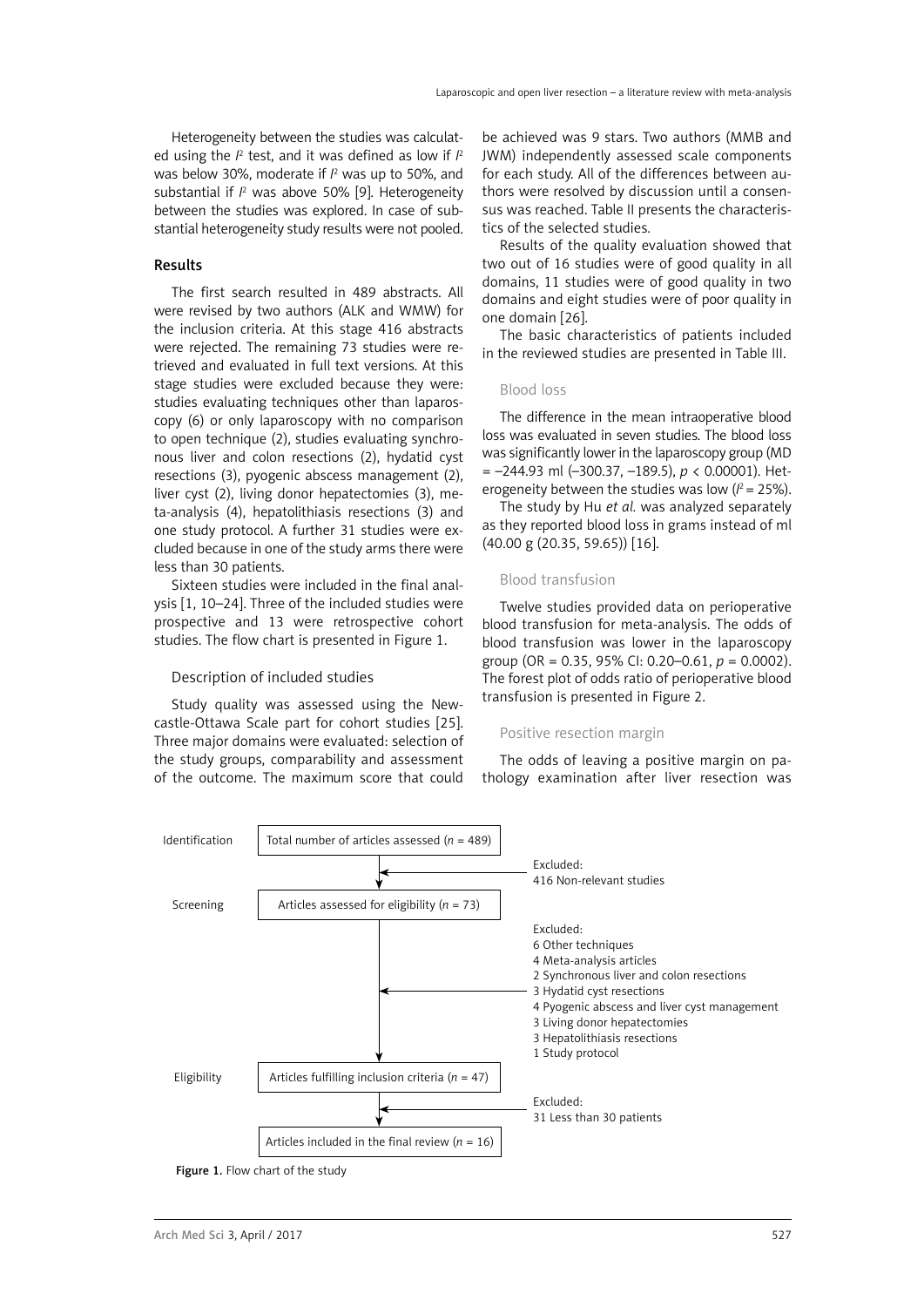Andrzej L. Komorowski, Jerzy W. Mituś, Wojciech M. Wysocki, Małgorzata M. Bała

| Study                 | Year | Quality<br>of selection | Quality<br>of comparability | Quality<br>of outcome | Total stars (*) |
|-----------------------|------|-------------------------|-----------------------------|-----------------------|-----------------|
| Abu Hilal et al. [17] | 2011 | 3                       | $\overline{2}$              | $\mathbf{1}$          | 6               |
| Belli et al. [19]     | 2009 | $\overline{2}$          | $\Omega$                    | $\overline{2}$        | $\overline{4}$  |
| Bhojani et al. [15]   | 2012 | $\overline{2}$          | $\overline{2}$              | 1                     | 5               |
| Cai et al. [21]       | 2008 | $\overline{2}$          | $\overline{2}$              | $\overline{2}$        | 6               |
| Cannon et al. [13]    | 2012 | 3                       | 2                           | $\overline{2}$        | $\overline{7}$  |
| Castaing et al. [20]  | 2009 | $\overline{2}$          | $\overline{2}$              | $\overline{2}$        | 6               |
| Cheung et al. [10]    | 2013 | 3                       | 1                           | $\overline{2}$        | 6               |
| Guerron et al. [11]   | 2013 | 3                       | 1                           | $\overline{2}$        | 6               |
| Hu et al. [16]        | 2011 | 3                       | $\Omega$                    | $\overline{2}$        | 5               |
| Ito et al. [18]       | 2009 | $\overline{2}$          | $\overline{2}$              | $\overline{2}$        | 6               |
| Koffron et al. [22]   | 2007 | 3                       | $\overline{2}$              | $\mathbf{1}$          | 6               |
| Morino et al. [23]    | 2003 | $\overline{2}$          | $\overline{2}$              | $\mathbf{1}$          | 5               |
| Slim et al. [14]      | 2012 | $\overline{2}$          | 2                           | $\overline{2}$        | 6               |
| Topal et al. [24]     | 2008 | 3                       | 2                           | $\mathbf{1}$          | 6               |
| Tranchart et al. [12] | 2013 | 3                       | $\overline{2}$              | 1                     | 6               |
| Tranchart et al. [1]  | 2010 | 3                       | $\overline{2}$              | $\overline{2}$        | $\overline{7}$  |

Table II. Summary of the Newcastle-Ottawa quality assessment scale

*Assessment of methodological quality with the Newcastle-Ottawa Scale. The maximum possible score was 9 (4\* for selection, 2\* for comparability and 3\* for outcome).*

Table III. Basic patients' characteristics

| Paramenter                 | Lap                   | Open                        |
|----------------------------|-----------------------|-----------------------------|
| No. of patients            | 1010                  | 1122                        |
| Age, median [years]        |                       | From 46 to 66 From 48 to 66 |
| Males                      | From 35%<br>to 77%    | From 37.0%<br>to 84.0%      |
| HBV infection <sup>a</sup> | From 4.0%<br>to 81.0% | From 0.0%<br>to 77.0%       |
| Cirrhosisb                 | From 0.0%<br>to 83.0% | From 0.0%<br>to 81.0%       |
| Conversion rate            | From 3%<br>to 14%     |                             |

*a Based on the data from 4 studies reporting the rate of HBV infection, b based on the data from 14 studies reporting the rate of cirrhosis.*

evaluated in eight studies. The odds of a positive margin was significantly lower in the laparoscopy group:  $OR = 0.22$ , 95% CI: 0.12-0.43, *p* < 0.00001). The forest plot of probability of a positive margin on pathology examination is presented in Figure 3.

#### Readmissions

Readmissions defined as admission of a patient discharged 30 days or less postoperatively were reported in three studies. The odds of readmission were lower in the laparoscopy group (OR = 0.36, 95% CI: 0.13–0.97, *p* = 0.04).

#### Pulmonary complications

Eleven studies provided data on pulmonary complications for meta-analysis. The odds of pulmonary complications were significantly lower in the laparoscopy group (OR = 0.38, 95% CI: 0.20–0.72, *p* = 0.003).

The forest plot of probability of perioperative pulmonary complications is presented in Figure 4.

#### Cardiac complications

Six studies provided data on cardiac complications for meta-analysis. The odds of cardiac complications were significantly lower in the laparoscopy group (OR = 0.30, 95% CI: 0.11–0.83,  $p = 0.02$ ).

#### Risk of liver failure

Six studies provided data which could be used in the meta-analysis of the odds of postoperative liver failure. The odds were lower for the laparoscopy group (OR = 0.24, 95% CI: 0.10–0.58,  $p = 0.001$ ). The forest plot of risk of liver failure is presented in Figure 5.

## **Mortality**

Four perioperative deaths occurred in the laparoscopic group and 18 deaths in the open group. The number of deaths was low; six studies reported no deaths, six studies reported single deaths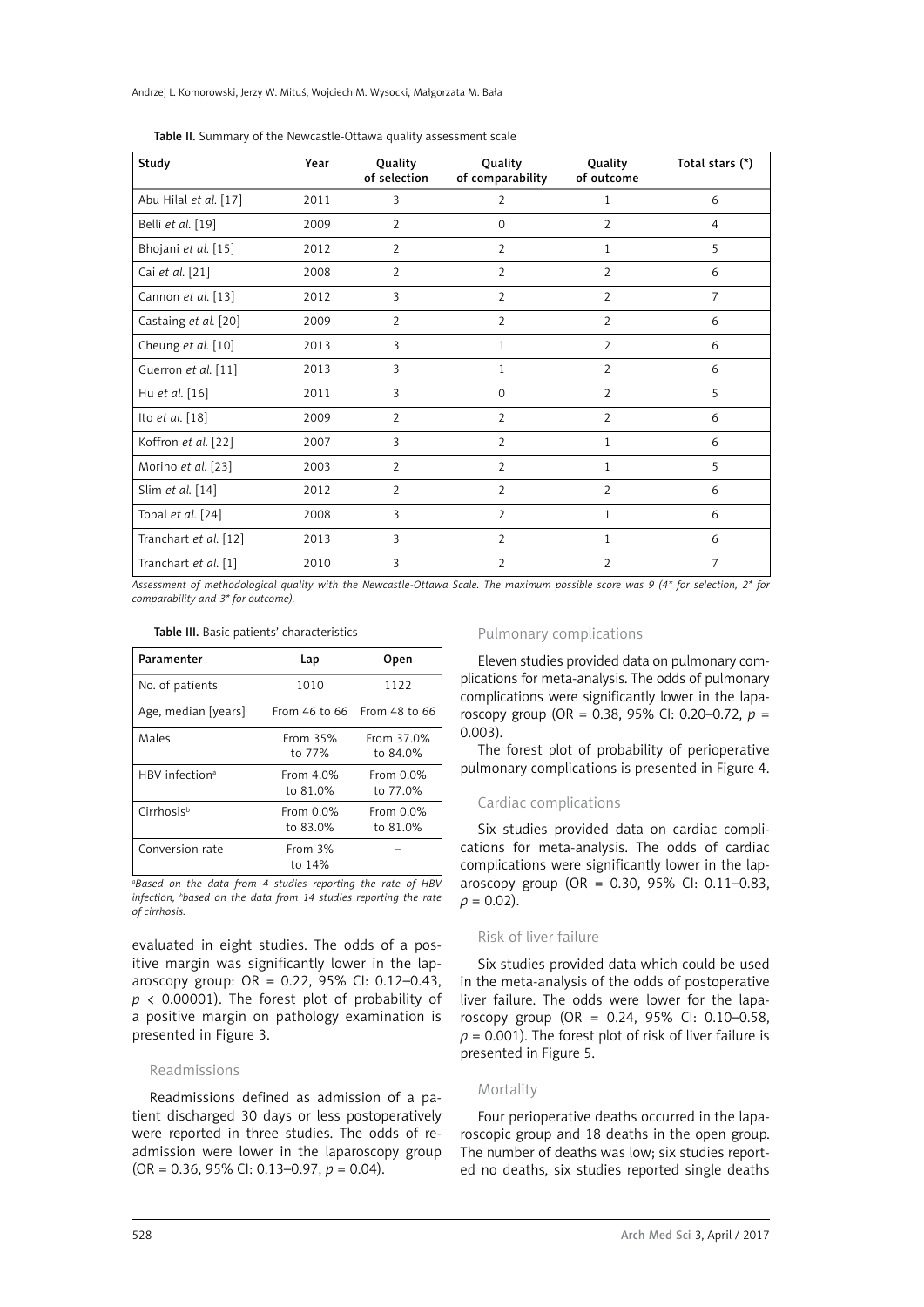#### Laparoscopic and open liver resection – a literature review with meta-analysis

| Study or subgroup                                                                 | Lap                 |     |                            | Open | Weight | Odds ratio                 | Odds ratio          |
|-----------------------------------------------------------------------------------|---------------------|-----|----------------------------|------|--------|----------------------------|---------------------|
|                                                                                   | <b>Events Total</b> |     | <b>Events Total</b>        |      | (%)    | M-H, random, 95% CI        | M-H, random, 95% CI |
| 1.13.1 Perioperative blood transfusion                                            |                     |     |                            |      |        |                            |                     |
| Abu Hilal 2011                                                                    | 8                   | 36  | $\overline{7}$             | 34   | 11     | $1.10(0.35 - 3.46)$        |                     |
| Belli 2009                                                                        | 6                   | 54  | 32                         | 125  | 13.1   | $0.36(0.14 - 0.93)$        |                     |
| Cannon 2012                                                                       | 5                   | 35  | 30                         | 140  | 12.1   | $0.61(0.22 - 1.71)$        |                     |
| Castaing 2009                                                                     | 9                   | 60  | 22                         | 60   | 13.7   | $0.30(0.13 - 0.74)$        |                     |
| Cheung 2013                                                                       | 0                   | 32  | 3                          | 64   | 2.9    | $0.27(0.01 - 5.39)$        |                     |
| Guerron 2013                                                                      | 2                   | 40  | 8                          | 40   | 7.4    | $0.21(0.04 - 1.06)$        |                     |
| Ito 2009                                                                          | 1                   | 65  | 19                         | 65   | 5.4    | $0.04(0.00-0.29)$          |                     |
| Koffron 2007                                                                      | 0                   | 241 | 8                          | 100  | 3.1    | $0.02$ (0.00-0.39) $\cdot$ |                     |
| Morino 2003                                                                       | 4                   | 30  | $\overline{2}$             | 30   | 6.6    | 2.15 (0.36-12.76)          |                     |
| Slim 2012                                                                         | 2                   | 46  | 8                          | 46   | 7.5    | $0.22(0.04 - 1.08)$        |                     |
| Tranchart 2010                                                                    | 4                   | 42  | 7                          | 42   | 9.6    | $0.53(0.14 - 1.95)$        |                     |
| Tranchart 2013                                                                    | $\overline{2}$      | 52  | 9                          | 52   | 7.6    | $0.19(0.04 - 0.93)$        |                     |
| Subtotal (95% CI)                                                                 |                     | 733 |                            | 798  | 100    | $0.35(0.20 - 0.61)$        |                     |
| Total events                                                                      | 43                  |     | 155                        |      |        |                            |                     |
| Heterogeneity: $\tau^2$ = 0.37; $\chi^2$ = 19.30, df = 11 (p = 0.06); $l^2$ = 43% |                     |     |                            |      |        |                            |                     |
| Test for overall effect: $Z = 3.73$ ( $p = 0.0002$ )                              |                     |     |                            |      |        |                            |                     |
| 1.13.2 Postoperative blood transfusion                                            |                     |     |                            |      |        |                            |                     |
| Bhojani 2012                                                                      | 11                  | 57  | 10                         | 114  | 100.0  | 2.49 (0.99-6.27)           |                     |
| Subtotal (95% CI)                                                                 |                     | 57  |                            | 114  | 100.0  | 2.49 (0.99-6.27)           |                     |
| Total events                                                                      | 11                  |     | 10                         |      |        |                            |                     |
| Heterogeneity: not applicable                                                     |                     |     |                            |      |        |                            |                     |
| Test for overall effect: $Z = 1.93$ ( $p = 0.05$ )                                |                     |     |                            |      |        |                            |                     |
| 1.13.3 Intraoperative blood transfusion                                           |                     |     |                            |      |        |                            |                     |
| Bhojani 2012                                                                      | 7                   | 57  | 12                         | 114  | 100.0  | $1.19(0.44 - 3.21)$        |                     |
| Subtotal (95% CI)                                                                 |                     | 57  |                            | 114  | 100.0  | $1.19(0.44 - 3.21)$        |                     |
| Total events                                                                      | 7                   |     | 12                         |      |        |                            |                     |
| Heterogeneity: not applicable                                                     |                     |     |                            |      |        |                            |                     |
| Test for overall effect: $Z = 0.34$ ( $p = 0.73$ )                                |                     |     |                            |      |        |                            |                     |
|                                                                                   |                     |     |                            |      |        |                            |                     |
| $T = 11.00$ and $T = 11.00$ and $T = 11.00$ and                                   |                     |     | $\frac{1}{2}$ 14.33 de 36. |      | 0.0000 |                            |                     |

Test for subqroup differences:  $\chi^2 = 14.33$ , df = 2 (*p* = 0.0008),  $l^2 = 86.0\%$  0.01 0.1 1 10 100

Figure 2. Forest plot of the probability of blood transfusion

| Study or subgroup                                             | Lap          |           | Open                 |           | Weight       | Odds ratio                                   |      | Odds ratio                       |                             |    |  |
|---------------------------------------------------------------|--------------|-----------|----------------------|-----------|--------------|----------------------------------------------|------|----------------------------------|-----------------------------|----|--|
|                                                               | Events Total |           | Events Total         |           | (%)          | M-H, fixed, 95% CI                           |      | M-H, fixed, 95% CI               |                             |    |  |
| Abu Hilal 2011<br><b>Belli 2009</b>                           | 2<br>0       | 36<br>54  | 7<br>8               | 34<br>125 | 13.8<br>10.4 | $0.23(0.04 - 1.18)$<br>$0.13(0.01 - 2.24)$   |      |                                  |                             |    |  |
| Bhojani 2012<br>Cai 2008                                      | 0            | 57<br>31  | 4<br>$\Omega$        | 114<br>31 | 5.3          | $0.49(0.05 - 4.50)$<br>Not estimable         |      |                                  |                             |    |  |
| Cannon 2012<br>Castaing 2009                                  | 5            | 35<br>60  | 26<br>17             | 140<br>60 | 20.5<br>31.7 | $0.13(0.02 - 0.99)$<br>$0.23(0.08 - 0.67)$   |      |                                  |                             |    |  |
| Cheung 2013<br>Guerron 2013                                   | 1<br>0       | 32<br>40  | 4<br>$\Omega$        | 64<br>40  | 5.2          | $0.48(0.05 - 4.52)$<br>Not estimable         |      |                                  |                             |    |  |
| Ito 2009<br>Koffron 2007                                      | 0<br>0       | 65<br>241 | $\Omega$<br>$\Omega$ | 65<br>100 |              | Not estimable<br>Not estimable               |      |                                  |                             |    |  |
| Morino 2003<br>Topal 2008                                     | 0<br>1       | 30<br>76  | 5                    | 30<br>76  | 3.0<br>10.0  | $0.32(0.01 - 8.24)$<br>$0.19(0.02 - 1.66)$ + |      |                                  |                             |    |  |
| Tranchart 2010<br>Tranchart 2013                              | 0<br>0       | 42<br>52  | $\Omega$<br>$\Omega$ | 42<br>52  |              | Not estimable<br>Not estimable               |      |                                  |                             |    |  |
| Total (95% CI)                                                |              | 851       |                      | 973       | 100.0        | $0.22(0.12 - 0.43)$                          |      |                                  |                             |    |  |
| Total events                                                  | 11           |           | 72                   |           |              |                                              |      |                                  |                             |    |  |
| Heterogeneity: $\chi^2$ = 1.45, df = 7 (p = 0.98); $l^2$ = 0% |              |           |                      |           |              |                                              |      |                                  |                             |    |  |
| Test for overall effect: $Z = 4.45$ ( $p < 0.00001$ )         |              |           |                      |           |              |                                              | 0.05 | 0.2                              | 5                           | 20 |  |
|                                                               |              |           |                      |           |              |                                              |      | <b>Favours</b><br>(experimental) | <b>Favours</b><br>(control) |    |  |

Figure 3. Forest plot of the probability of positive margin on pathology report

in one or both groups, and four studies reported more than one death.

# Length of stay

Data on the length of stay were available for fourteen studies. There was no difference in the length of stay between the study groups, but there was substantial heterogeneity between the studies, so their results were not pooled. The mean differences reported in the studies varied from –0.8 days (–1.66, 0.06) to –7.0 days (–8.37, –5.63) and median values varied between –1.0 day (–4.39, 2.39) and –4.0 days (–7.95, –0.05).

Favours<br>
rerimental) (control)

(experimental)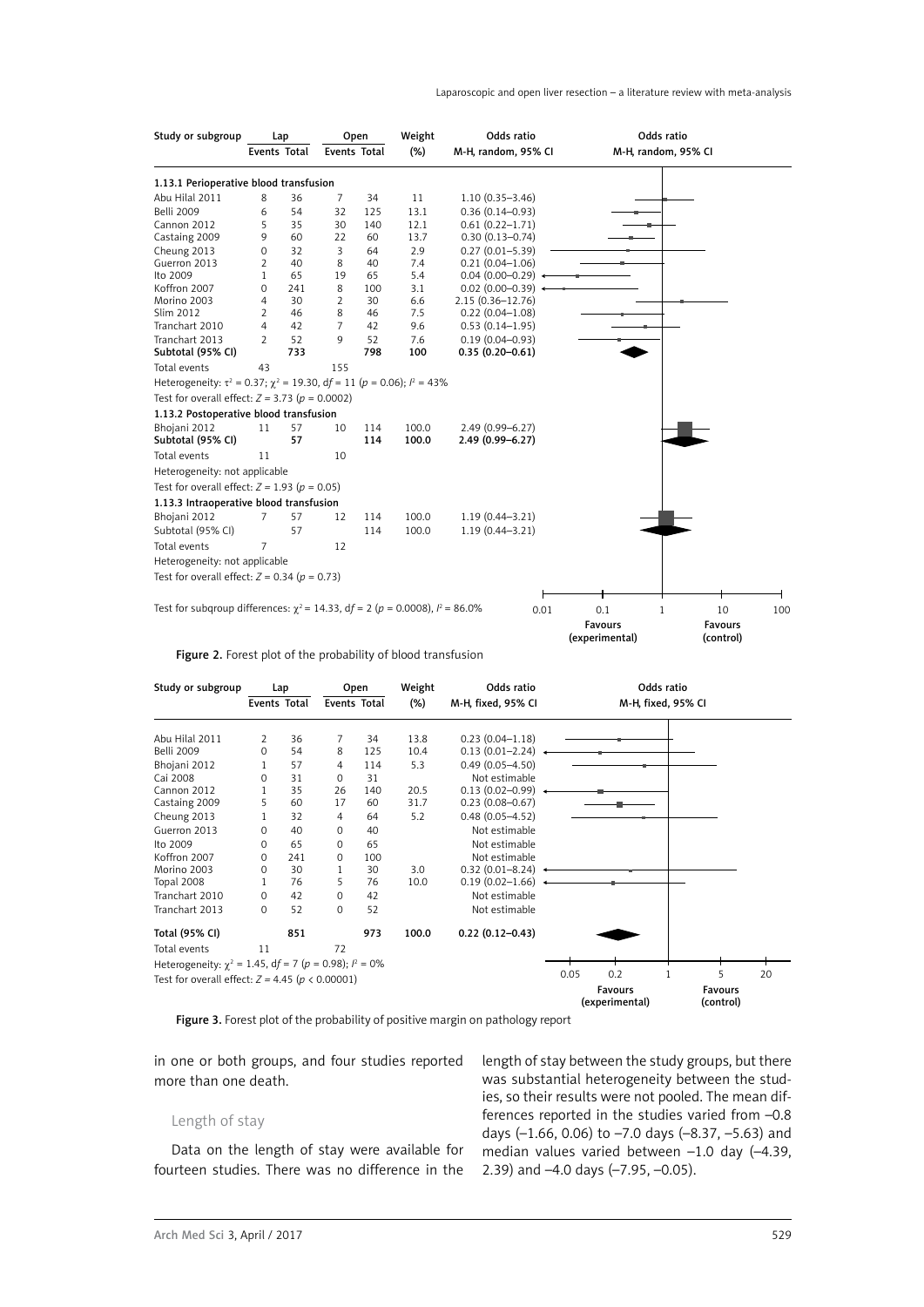Andrzej L. Komorowski, Jerzy W. Mituś, Wojciech M. Wysocki, Małgorzata M. Bała

| Study or subgroup                                                               | Lap          |     | Open         |     | Weight | Odds ratio           |      | Odds ratio          |  |         |     |
|---------------------------------------------------------------------------------|--------------|-----|--------------|-----|--------|----------------------|------|---------------------|--|---------|-----|
|                                                                                 | Events Total |     | Events Total |     | $(\%)$ | M-H, random, 95% CI  |      | M-H, random, 95% CI |  |         |     |
|                                                                                 |              |     |              |     |        |                      |      |                     |  |         |     |
| Abu Hilal 2011                                                                  | 1            | 36  |              | 34  | 5.4    | $0.94(0.06 - 15.70)$ |      |                     |  |         |     |
| Bhojani 2012                                                                    | 3            | 57  | 4            | 114 | 18.2   | $1.53(0.33 - 7.07)$  |      |                     |  |         |     |
| Cai 2008                                                                        | $\Omega$     | 31  |              | 31  | 4.1    | $0.32(0.01 - 8.23)$  |      |                     |  |         |     |
| Cannon 2012                                                                     |              | 35  | 10           | 140 | 9.8    | $0.38(0.05 - 3.09)$  |      |                     |  |         |     |
| Castaing 2009                                                                   | 0            | 60  | 0            | 60  |        | Not estimable        |      |                     |  |         |     |
| Cheung 2013                                                                     |              | 32  | 9            | 64  | 9.6    | $0.20(0.02 - 1.63)$  |      |                     |  |         |     |
| Guerron 2013                                                                    |              | 40  | 5            | 40  | 8.9    | $0.18(0.02 - 1.61)$  |      |                     |  |         |     |
| Hu 2011                                                                         | $\Omega$     | 30  | 0            | 30  |        | Not estimable        |      |                     |  |         |     |
| Ito 2009                                                                        | 0            | 65  | 3            | 65  | 4.8    | $0.14(0.01 - 2.69)$  |      |                     |  |         |     |
| Koffron 2007                                                                    | 0            | 241 | $\Omega$     | 100 |        | Not estimable        |      |                     |  |         |     |
| Morino 2003                                                                     | 0            | 30  | 2            | 30  | 4.5    | $0.19(0.01 - 4.06)$  |      |                     |  |         |     |
| Slim 2012                                                                       | 3            | 46  | 8            | 46  | 21.9   | $0.33(0.08 - 1.34)$  |      |                     |  |         |     |
| Topal 2008                                                                      | $\Omega$     | 76  | 0            | 76  |        | Not estimable        |      |                     |  |         |     |
| Tranchart 2010                                                                  |              | 42  | 3            | 42  | 8.0    | $0.32(0.03 - 3.18)$  |      |                     |  |         |     |
| Tranchart 2013                                                                  | $\circ$      | 52  | 3            | 52  | 4.8    | $0.13(0.01 - 2.67)$  |      |                     |  |         |     |
| Total (95% CI)                                                                  |              | 873 |              | 924 | 100.0  | $0.38(0.20 - 0.72)$  |      |                     |  |         |     |
| Total events                                                                    | 11           |     | 49           |     |        |                      |      |                     |  |         |     |
| Heterogeneity: $\tau^2$ = 0.00, $\chi^2$ = 5.65, df = 10 (p = 0.84); $l^2$ = 0% |              |     |              |     |        |                      |      |                     |  |         |     |
| Test for overall effect: $Z = 2.93$ ( $p = 0.003$ )                             |              |     |              |     |        |                      | 0.01 | 0.1                 |  | 10      | 100 |
|                                                                                 |              |     |              |     |        |                      |      | <b>Favours</b>      |  | Favours |     |

Figure 4. Forest plot of the risk of pulmonary complications



Figure 5. Forest plot of the risk of liver failure

There was no difference between the groups in the odds of: postoperative bleeding (OR =  $0.33$ , 95% CI: 0.08–1.33, *p* = 0.12), operative time (MD = –3.75 min (–16.56, 9.07), *p* = 0.57), bile leak (OR = 0.51, 95% CI: 0.22–1.22, *p* = 0.13), intraabdominal abscess formation (OR =  $1,95\%$  CI: 0.32-3.16,  $p = 1.00$ ), postoperative ascites (OR = 0.39, 95% CI:  $0.14 - 1.07$ ,  $p = 0.07$ ), 30 days reoperation rate (OR = 0.77, 95% CI: 0.14–4.11, *p* = 0.76), or local recurrence (OR = 0.89, 95% CI: 0.58–1.37, *p* = 0.60), however in many case numbers of events reported in the studies were low.

## Discussion

In the recent decades we have witnessed an important rise in the indications for curative liver

resections [27]. At the same time, with the advent of minimally invasive techniques, liver resection is performed by many surgeons laparoscopically [4, 28]. However, we do not have results of any randomized clinical trial directly comparing these two approaches. Results of the two ongoing trials are expected [5]. Current evidence is based on case-series and cohort studies.

(experimental) (control)

At the beginning of the liver laparoscopy learning curve, the surgeons tend to choose less technically demanding resections for laparoscopy. However, the current cumulative experience in liver laparoscopy has risen to the point that we need to have a higher level of evidence to decide whether laparoscopic liver resection is equal to the open approach. According to the 2015 Morio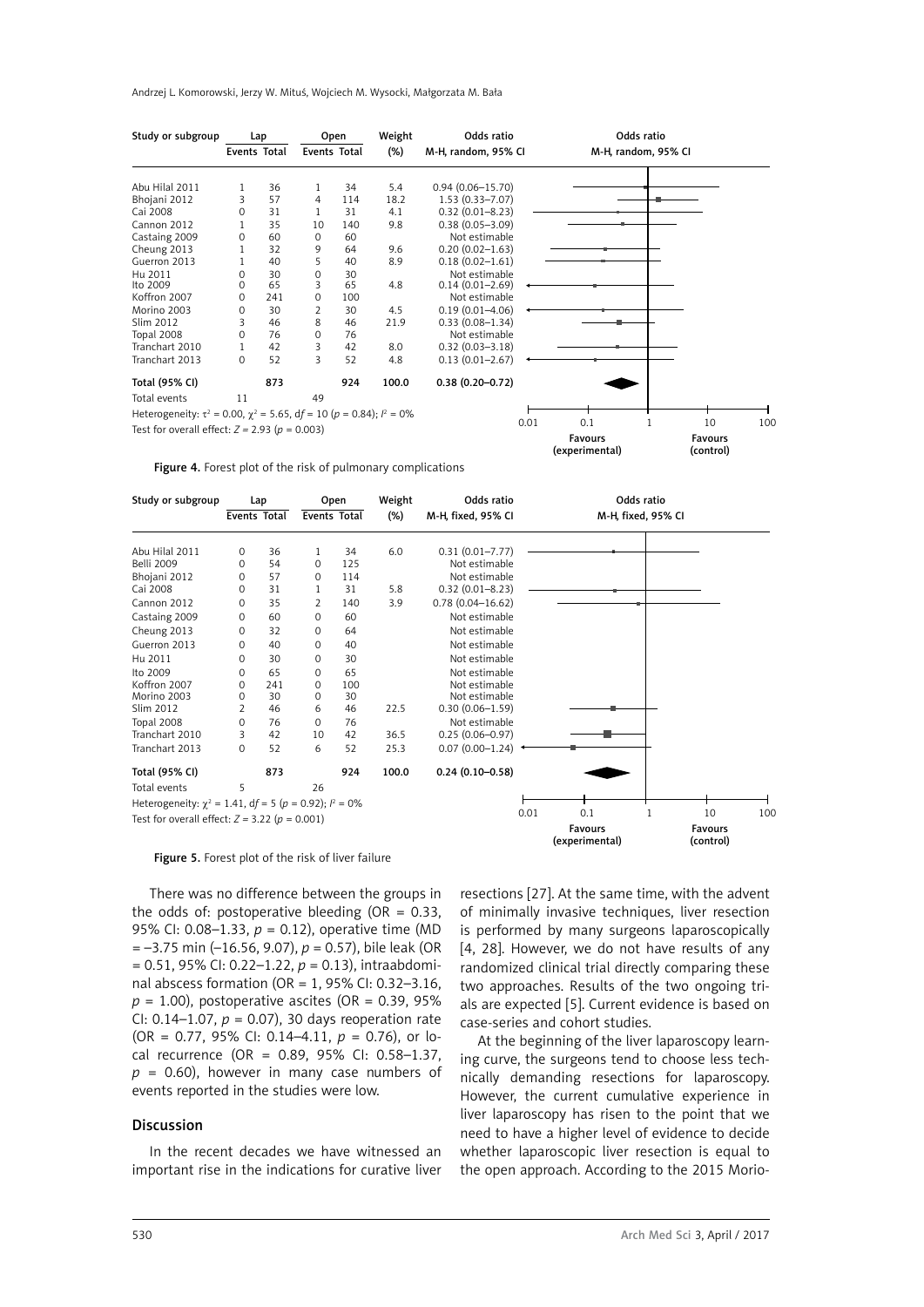ka statement, the indication for laparoscopic liver resections depends on the technical expertise of the surgeon [29].

In the current review we have looked for papers comparing laparoscopy with the open approach to liver resection performed by highly experienced teams with at least 30 patients in each study arm. Such centers represent the best platform to compare the technique, as they have important experience in both open liver surgery and liver laparoscopy [20]. The current review has some important limitations. It was limited to English abstracts, and there were only two key words used as search terms. This approach may have resulted in missing some studies. In addition, we have not found any randomized trial, only three studies were prospective, and a significant number of studies (31) were excluded based on the number of participating patients. Also, the overall quality of the included studies was poor, with only two studies evaluated as having good quality in all domains. Furthermore, most studies did not provide definition for the outcomes reported. For several of analysed outcomes the numbers of events were low and in several studies no events were reported.

Ten studies did not report any events for the liver failure, so the effect of the surgical approach on that was also not estimable. The pooled odds ratio of postoperative liver failure for patients undergoing laparoscopic resections was significantly lower than for open resections, but this was based on small number of events reported in six studies. These are interesting findings, and one of the explanations for this phenomenon is selection bias. Even in experienced centers the surgeons tend to choose fitter patients for a technique still considered as a novelty [17]. This bias could have been eliminated by a prospective randomized trial comparing open and laparoscopic liver resections. However, as stated before, we have failed to find such a study in our review. Also, the number of the available studies is too small to perform a meta-analysis of only one type of liver resection.

Contrary to the findings on postoperative liver failure, ascites has been found with similar frequency in both groups. In the pooled studies the laparoscopy group had lower intraoperative blood loss and required less blood transfusion. This finding may be explained by an augmented surgical view offered by modern high definition laparoscopy optics, as well as meticulous surgical technique [24]. However, one study (Hu) which reported blood loss in grams showed the opposite effect in blood loss, while another study (Bhojani) which reported intra- and postoperative transfusions separately did not find a significant difference between the groups [15, 16].

The laparoscopy patients less frequently suffered from pulmonary and cardiac complications (low number of events reported in six studies). There was no difference in the frequency of intraabdominal abscess formation between the groups (low number of events reported in five studies), and the odds of postoperative bile leak and bleeding were similar in both study groups; however, the number of events was low, and most studies did not report any events, so they had no influence on the results of the meta-analysis.

The odds of a positive resection margin on pathology examination after liver resection for malignancy were lower in the laparoscopy group. Probably patient selection bias can also play a role here, as bigger tumors and/or more technically demanding cases were more frequently scheduled for open surgery. However, local recurrence rates were found to be similar in both laparoscopy and open surgery groups.

Surprisingly, operative time was similar for both groups. This probably reflects our inclusion criteria, which favored papers with at least 30 patients in each study arm. That approach eliminated papers from centers with a low laparoscopy case load. The risk of readmission was lower for the laparoscopy group, this result was based on such events reported in only 3 studies, but the risk of reoperation did not differ between the groups this was based on such events reported in only 2 studies. And finally, the length of stay in most studies was shorter in laparoscopy groups, but substantial heterogeneity precluded us from pooling the results of those studies.

In conclusion, the results of this review with meta-analysis of available data should be interpreted with caution. We have not found any randomized clinical trial on the subject. Included studies were observational, of low quality, most likely with high risk of selection bias and heterogeneous. However, the pooled results showed that the laparoscopic approach to liver resection may be at least equally safe for patients as the open technique in experienced centers.

# Conflict of interest

The authors declare no conflict of interest.

## References

- 1. Tranchart H, Di Giuro G, Lainas P, et al. Laparoscopic resection for hepatocellular carcinoma: a matched-pair comparative study. Surg Endosc 2010; 24: 1170-6.
- 2. Wayand W, Woisetschlager R. [Laparoscopic resection of liver metastasis]. Der Chirurg; Zeitschrift fur alle Gebiete der operativen Medizen 1993; 64: 195-7.
- 3. Abdel-Atty MY, Farges O, Jagot P, Belghiti J. Laparoscopy extends the indications for liver resection in patients with cirrhosis. Br J Surg 1999; 86: 1397-400.